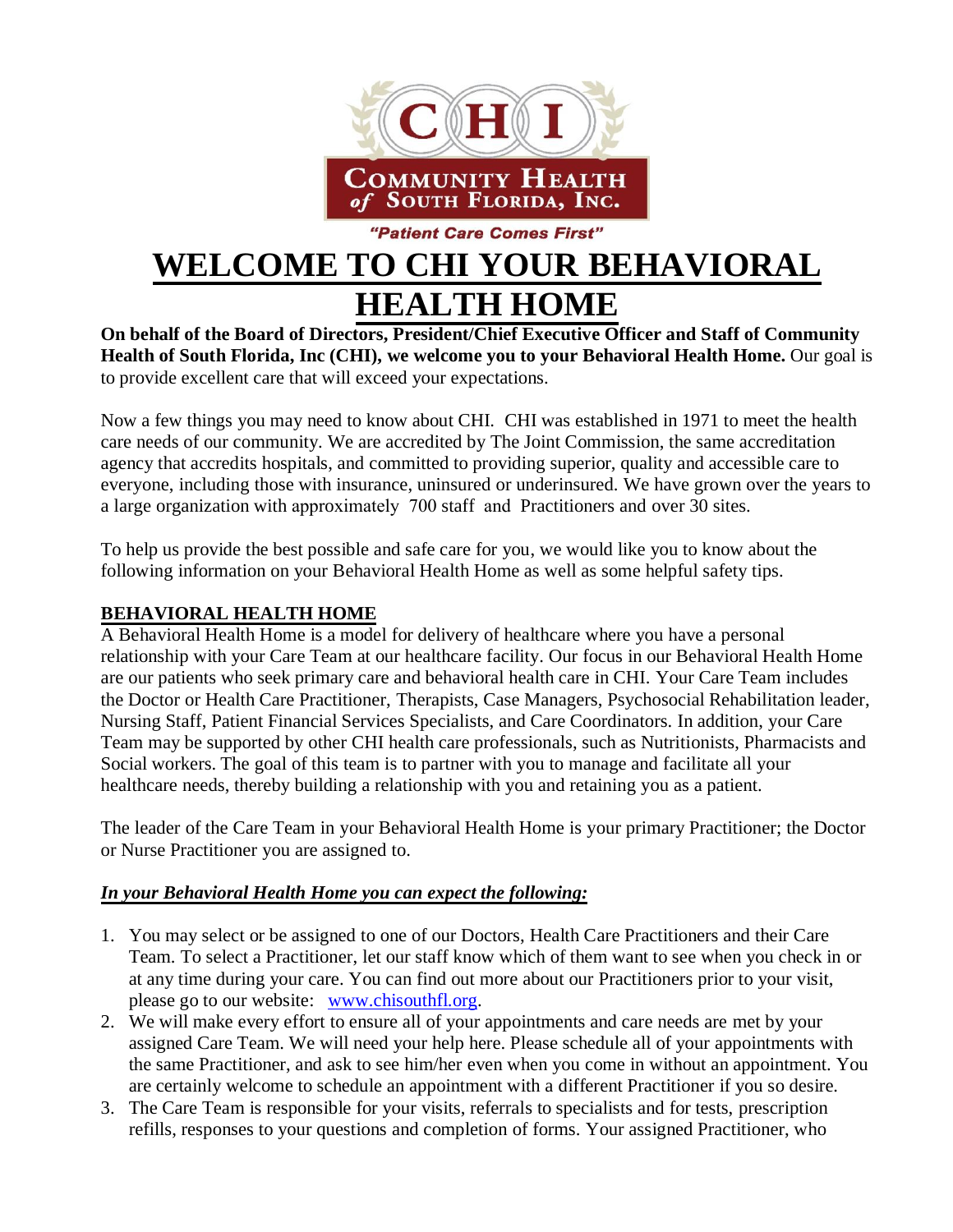serves as the leader of your Care Team, works with the rest of the team to ensure that all of your care is complete and meets your identified needs.

- 4. To **schedule an appointment** with your Practitioner call **305-252-4820 during regular business** hours, or you may contact our Answering Service after-hours, weekends and holidays. You may also schedule a **next day appointment** or a **same day appointment** with your Practitioner.
- 5. **You may call us 24 hours a day, 7 days a week** with any care concerns or issues you may have, for prescription requests, for lab results and for urgent appointment requests, by calling your primary site, or by dialing **305-253-5100 after hours**. You may also contact us through our website (www.chisouthfl.org) for requests that are not emergencies.
- 6. You have access to aspects of your medical record including test results, medication lists and diagnoses, on-line through our patient portal. Please speak to one of our staff today to show you how.
- 7. One unique feature of your Behavioral Health Home in CHI is that you will have the same 24/7 access to a Medical Practitioner, as you have with your Behavioral Health Practitioner.
- 8. Since we are a one-stop shop, we are able to easily get you to see a Dentist and Optometrist in CHI unless your insurance plan requires us to use other community clinicians.
- 9. You may have some problems or concerns that we may not be able to address in CHI. To ensure that we address all of your care needs, we may occasionally need to refer you elsewhere to see Specialists or for tests and procedures. We aim to process all routine **referrals** to Specialists and for procedures within 14 working days. If you do not receive any information on a referral within 2 weeks, please contact us at **305-278-6427**. Urgent referrals are not processed in less than 4 days. It is important to ensure that you follow up with us after all your referrals. If we have not specifically discussed your referral results with you and a plan of care for that, please do not assume that the results were normal.
- 10. Your Care Team will also be responsible for ordering lab tests and medication refills. Again, please do not assume results are normal unless you have discussed them with us.
- 11. We make every effort to engage you and your family or significant others in your care and care decisions and in the development of your treatment plan.
- 12. We have staff that speak multiple languages and have significant experience with different cultures. We also have access to others who can help us with professional translation services if none of us can speak or understand your language.
- 13. We will periodically ask you to share your feedback on how we are performing as a Behavioral Health Home, and in making CHI the best place to receive care.

## **SAFETY TIPS**

Your health and safety are VERY IMPORTANT TO US**.** You, as the patient, can play a role in helping to make sure your care is safe by actively participating in your care.

## *We want you to feel comfortable doing all of the following:*

- 1. Ensure that our staff has your **accurate phone numbers and address** so that we can reach you in an emergency, for example, when you have abnormal test results that have to be addressed before your next visit.
- 2. Make sure all members of the Care Team **confirm your identity** using two different identifiers i.e... Your name and date of birth when they meet you and prior to giving you any treatment or performing a test or procedure. You may have been a patient of ours for many years but it is important that we confirm your identity during your visit.
- 3. Don't hesitate to tell a member of our staff if you think he/she has confused you with another patient.